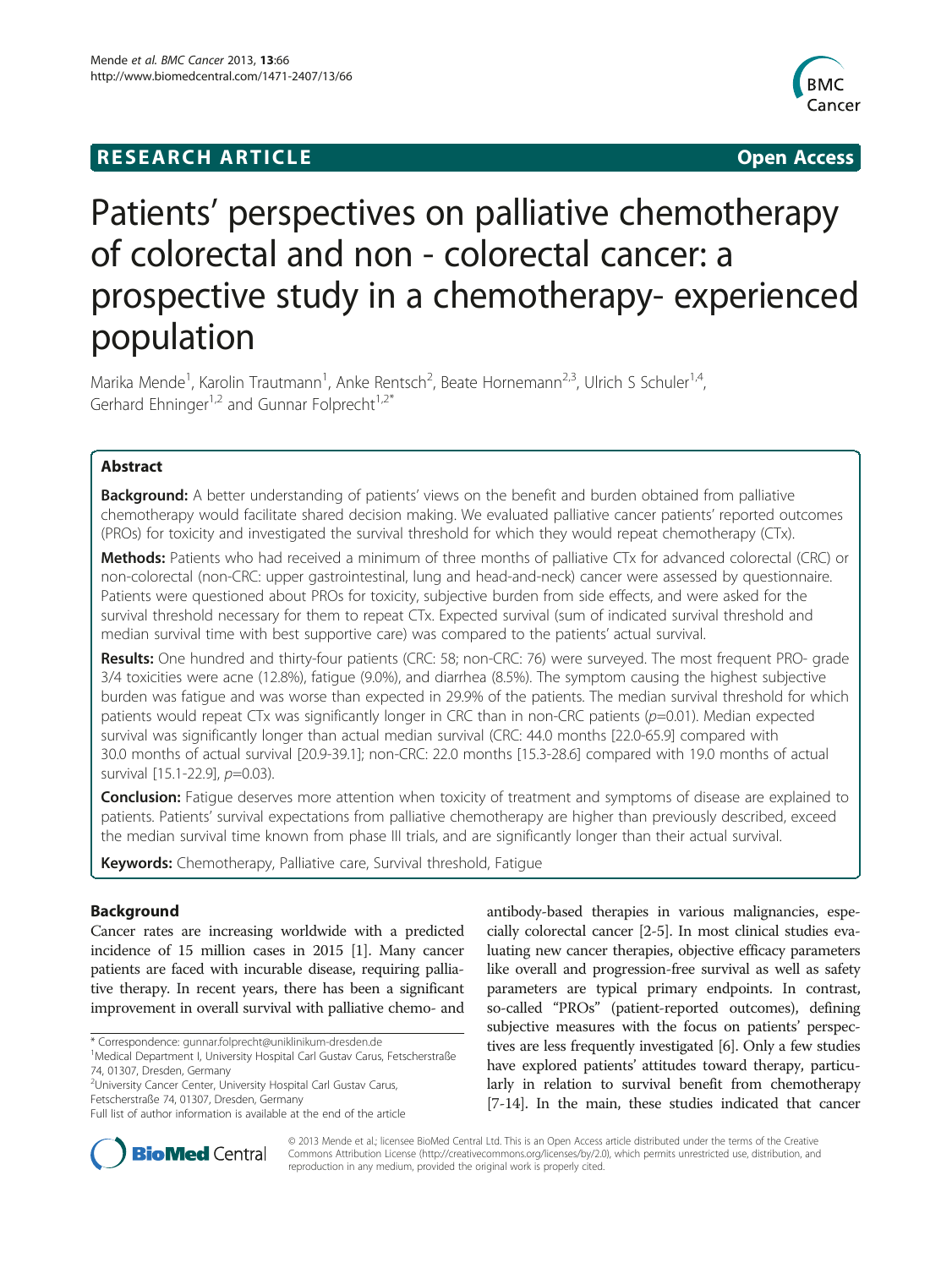patients accept toxic therapies for smaller survival benefits than do healthy control groups, consisting of doctors, nurses and volunteers [\[7-11\]](#page-7-0). As communication in palliative cancer care is challenging, a better understanding of patients' views on palliative chemotherapy would help to facilitate shared decision making in such difficult treatment situations [\[15\]](#page-7-0). Here, we evaluated the subjective impact of common chemotherapy-related side effects. We aimed to find out the survival threshold at which palliative cancer patients would consider chemotherapy worthwhile and identified potential factors influencing the extent of the indicated survival threshold. Patients' survival expectations were compared to their actual survival times.

### Methods

#### **Patients**

The survey was conducted at our institution from August 2008 until December 2009. Patients who had completed a minimum of three months of palliative chemotherapy for colorectal cancer (CRC), cancer of the upper gastrointestinal tract (u-GI), non-small cell lung cancer (NSCLC), and squamous cell cancer of the head and neck (SCCHN) were eligible. Patients were eligible independent of prior cancer therapies including surgery, adjuvant chemo-, or radiation therapy. The standard patient informed consent for chemotherapy at the institution included an emphasised section describing the palliative aim of therapy.

Analysis was planned for two disease groups reflecting their different prognoses: CRC versus non-CRC (u-GI, NSCLC and SCCHN). Patients' demographic and treatment data, including age, gender, start of first palliative therapy, current and prior regime as well as date of death were acquired from the database of the Dresden University Cancer Center. Treating physicians and nurses were blinded to the results. All patients had given their informed consent before inclusion into the study. The ethics committee of the University of Dresden approved the study.

#### Questionnaire

The questionnaire was developed for the current study. The questionnaire evaluated common chemotherapyrelated toxicities including stomatitis, nausea, vomiting, diarrhea, fatigue, sensory neuropathy, acne, and alopecia according to NCI-CT criteria [[16](#page-7-0)] as well as pain [[17](#page-7-0)]. Patients indicated the subjective burden from reported toxicity on a numeric rating scale with a scale from 0 to 10. Choosing the number 0 would mean "no symptom" and 10 would mean "worst possible symptom". The interpretation of the rating scales followed the interpretation of the pain scale as described by Serlin (1-4 mild, 5-6 moderate, 7-10 severe) [\[17](#page-7-0)]. Additionally, patients were asked to recall the severity of any toxicity compared with their original expectations after informed consent. For this purpose they could choose between five different scenarios

according to a five-point Likert scale ("much less than expected, less than expected, just as expected, more than expected, much more than expected") [\[18\]](#page-7-0). Patients were asked whether they would repeat therapy. Possible answers included "probably yes, yes, unsure, probably no, and no". Finally, patients were requested to state the survival threshold in months necessary for them to repeat therapy. The "hospital anxiety and depression scale" (HADS), a common screening method for anxiety disorders (HADS-A) and depression (HADS-D) in physically ill people was used to assess psychological morbidity [\[19,20](#page-7-0)]. The questionnaire was handed out by a cancer nurse at a regular patient appointment and had to be returned in an enclosed envelope. The original questionnaire can be found in the Additional file [1:](#page-7-0) Figure S4.

### Analysis

The following two variables must be defined before further explanation of analysis of the current descriptive study: Survival threshold is the minimum survival benefit in treatment. Expected survival is the sum of survival threshold as stated by the patients and median survival with best supportive care as reported in the literature. Studies suggest a median survival with best supportive care of eight months for CRC patients and of four months for non-CRC patients [\[21](#page-7-0)-[24\]](#page-7-0).

Data were analyzed using SPSS version 17.0. Frequency counts were conducted for descriptive analysis. Bar charts summarize the frequency of chemotherapyrelated, patient-reported toxicities and the subjective burden from toxicity as well as the extent of occurrence of adverse events in comparison with expectation after informed consent. Kaplan-Meier survival analysis was performed to compare actual survival to expected survival for CRC and non-CRC patients. To determine the influence of disease group, toxicity, pain, and psychological distress on the extent of the anticipated survival threshold, multi-factorial ANOVA was done. P-values less than 0.05 were considered statistically significant.

## Results

Between August  $1<sup>st</sup>$ , 2008 and December  $31<sup>st</sup>$ , 2009, 540 consecutive patients receiving chemotherapy at our institution were screened for the study as shown in Figure [1](#page-2-0). Two hundred and twenty-one patients were eligible but 87 patients did not participate or failed to respond. Of the 134 included patients, 58 patients suffered from CRC, 76 from non-CRC (u-GI: 45, NSCLC: 18, SCCHN: 13). The median age was 63 years (range 32–86 years); 71.0% of the patients were male. Patients had completed a median of six months (range 3-51 months) of palliative chemotherapy before entering the study. One hundred and six patients (79.0%) had died by the end of follow-up in July 2011. Patients' characteristics are summarized in Table [1](#page-2-0).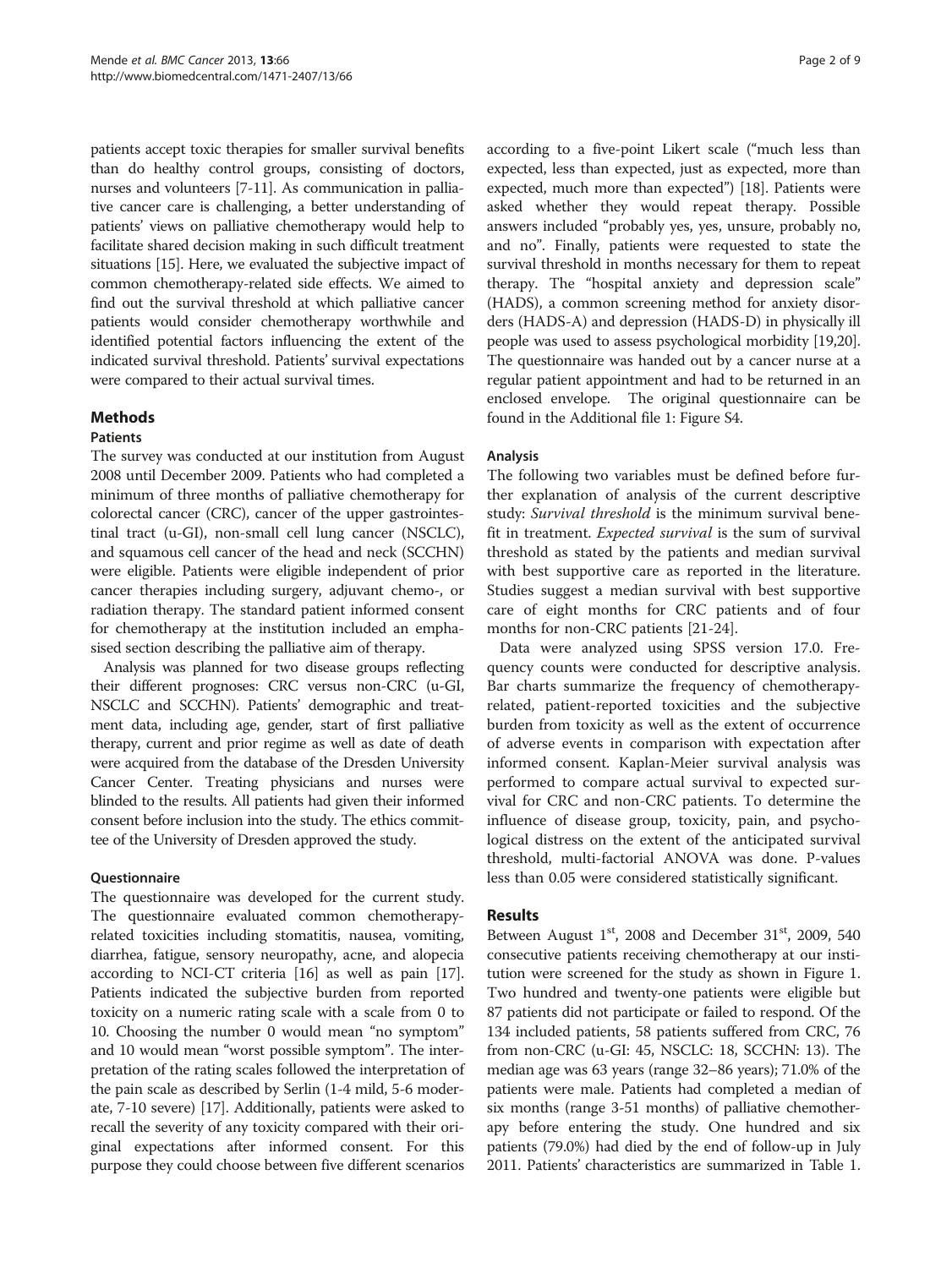<span id="page-2-0"></span>

CRC patients were mainly treated with irinotecan- or platinum- based therapies. Patients in the non-CRC group received platinum- or gemcitabine-based therapies. In both groups, therapy was usually a combination with a second cytotoxic drug and/or a monoclonal antibody. Platinum-containing therapy was more common in non-CRC patients (54.0%) than in CRC patients (32.8%) at the time of study  $(p=0.02)$ . Ten patients in the non-CRC group were only treated with tyrosine kinase inhibitors at

the time of the survey but had previously received at least three months of conventional chemotherapy. For more information about chemotherapy at the time of study and prior to study see Additional file [1](#page-7-0): Table S1B in the Additional file [1](#page-7-0).

## **Toxicity**

A synopsis of patient-reported toxicity is shown in Figure [2](#page-3-0) and Table [2](#page-4-0) as well as in Additional file [1:](#page-7-0) Figure S2B. The

## Table 1 Patients' characteristics

| Patients' characteristics        | <b>Entity</b>        |                   |                |                        |                        |                  |
|----------------------------------|----------------------|-------------------|----------------|------------------------|------------------------|------------------|
|                                  | <b>CRC</b><br>$n=58$ | Non-CRC<br>$n=76$ | u-Gl<br>$n=45$ | <b>NSCLC</b><br>$n=18$ | <b>SCCHN</b><br>$n=13$ | all<br>$n = 134$ |
| Age                              |                      |                   |                |                        |                        |                  |
| Median (Range)                   | 63 (32-78)           | 61 (33-86)        |                |                        |                        | 62 (32-86)       |
| <b>IQR</b>                       | 58-68                | 54-67             |                |                        |                        | 55-68            |
| $< 60$ yrs                       | 20 (34.0%)           | 35 (46.0%)        | 18             | 9                      | 8                      | 55 (41.0%)       |
| 60-69 yrs                        | 28 (48.0%)           | 27 (36.0%)        | 21             | 3                      | 3                      | 55 (41.0%)       |
| $\geq$ 70 yrs                    | 10 (17.0%)           | 14 (18.0%)        | 6              | 6                      | 2                      | 24 (18.0%)       |
| Sex                              |                      |                   |                |                        |                        |                  |
| Male                             | 45 (78.0%)           | 50 (70.0%)        | 28             | 12                     | 10                     | 95 (71.0%)       |
| Female                           | 13 (22.0%)           | 26 (17.0%)        | 17             | 6                      | 3                      | 39 (29.0%)       |
| <b>Psychological Morbidity *</b> |                      |                   |                |                        |                        |                  |
| Anxiety                          | $1(2.0\%)$           | 14 (18.0%)        | 8              | $\overline{2}$         | 4                      | 15 (11.0%)       |
| Depression                       | $3(5.0\%)$           | 13 (17.0%)        | 8              | 3                      | $\overline{2}$         | 16 (12.0%)       |
| Median time of CTx               | 8                    | $\overline{4}$    | $\overline{4}$ | $\overline{7}$         | 3,5                    | 6                |
| at survey (months)°              |                      |                   |                |                        |                        |                  |
| Number of deaths                 | 44 (76.0%)           | 62 (82.0%)        | 36             | 14                     | 12                     | 106 (79.0%)      |

\* Psychological morbidities (anxiety disorder, depression) measured by HADS, 131 responding patients.

° Median time of CTx at survey in months.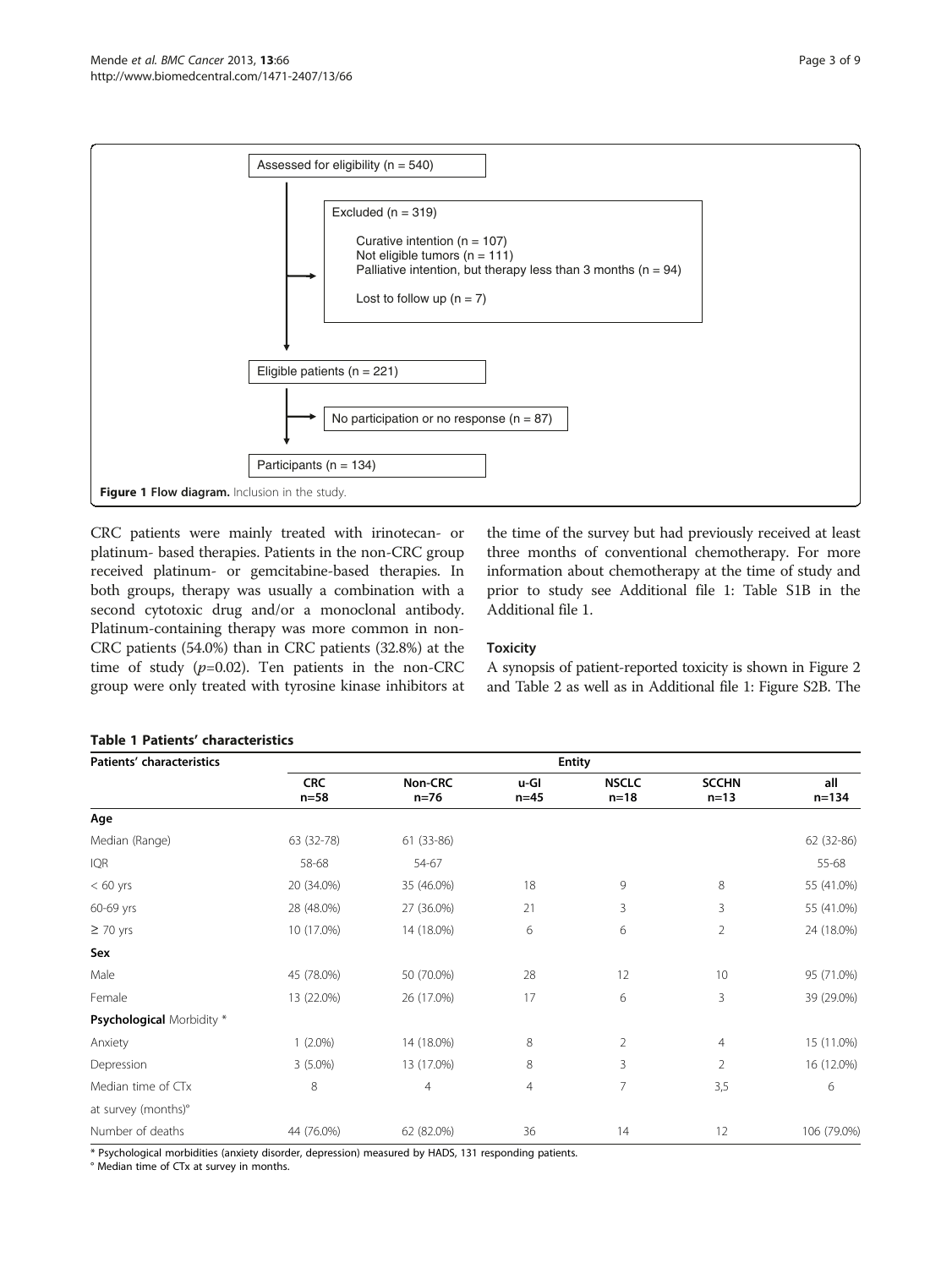<span id="page-3-0"></span>

most common toxicity of any PRO-grade was fatigue (93.2%). Overall, the most frequently reported grade 3/4 toxicity was acne (12.8%), followed by fatigue (9.0%), diarrhea (8.5%), stomatitis (8.3%), and nausea (8.1%). In CRC patients, acne was the most commonly reported grade 3/4 toxicity. In non-CRC patients, fatigue was the most common toxicity. Irrespective of disease group, patients felt severely burdened by fatigue (14.3%), sensory neuropathy (12.0%), diarrhea (11.1%), and nausea (9.8%). Whereas fatigue was the symptom with the highest impact on non-CRC patients, CRC patients felt especially burdened by diarrhea. In comparison with patients' expectations at informed consent, fatigue occurred "more" and even "much more" than expected in 29.9% of patients. Other side effects that occurred more often than initially expected were sensory neuropathy in 20.5% of the patients and acne in 18.4% of the patients. Vomiting occurred less than expected in 83.0% of the patients.

## **HADS**

A total of 130 patients completed the HADS section of the questionnaire. Fifteen patients (11.5%) with possible anxiety disorders were identified by HADS-A (CRC: 1; non-CRC: 14;  $p=0.002$ ). According to HADS-D, possible depression occurred in 16 patients (12.3%; CRC: 3; non-CRC: 13;  $p=0.056$ ). Eight patients (CRC: 1; non-CRC: 7) were likely to be affected by both, anxiety disorder and depression. Patients in the non-CRC group were more likely to show abnormal scores in any subscale of HADS, compatible with psychological morbidity, than in the CRC group.

### Survival threshold

A total of 131 out of 134 patients answered the question whether they would repeat therapy. Eighty-eight percent stated "yes" or "probably yes" while 9.0% were unsure, and 3.0% responded "probably no" and "no". Ninetyseven patients (72.3%) answered the question concerning the anticipated survival threshold. The following results refer to these patients only. Answers varied from "even a single day is worth it" (equivalent to zero months) up to the expectation of a survival threshold of 340 months. In summary, CRC patients considered a median threshold of 36 months (95% CI: 24.0 to 60.0) to be worthwhile repeating therapy for. For non-CRC patients, a median survival threshold of 18 months (95% CI: 12.0 to 24.0) would be necessary to repeat therapy. This difference was statistically significant  $(p=0.01)$ .

## Expected vs. actual survival

After adding the median survival time with best supportive care to the patients' stated survival thresholds, this expected survival was plotted against the patients' actual survival as shown in Figure [3](#page-5-0). In the CRC group, the median expected survival was 44.0 months (95% CI: 22.0 to 65.9) compared with a median actual survival of 30.0 months (95% CI: 20.9 to 39.1). Non-CRC patients' median expected survival was 22.0 months (95% CI: 15.3 to 28.6) compared with a median actual survival of 19.0 months (95% CI: 15.1 to 22.9). Expected survival was significantly longer than the actual survival.  $(p=0.003;$ adjusted for disease group).

#### Independent factors for magnitude of survival benefits

Multifactorial analysis suggested that disease group, depression, and diarrhea were factors independently influencing the extent of the anticipated survival threshold. Non-CRC patients were willing to repeat therapy for smaller survival thresholds than CRC patients. Patients with higher scores in the HADS-D (equivalent to possible depression) and those with higher toxicity grades for diarrhea would repeat therapy for a lower survival threshold as well (Table [3\)](#page-6-0).

#### Discussion

Major goals of palliative chemotherapy are to improve patients' subjective well-being and to prolong survival.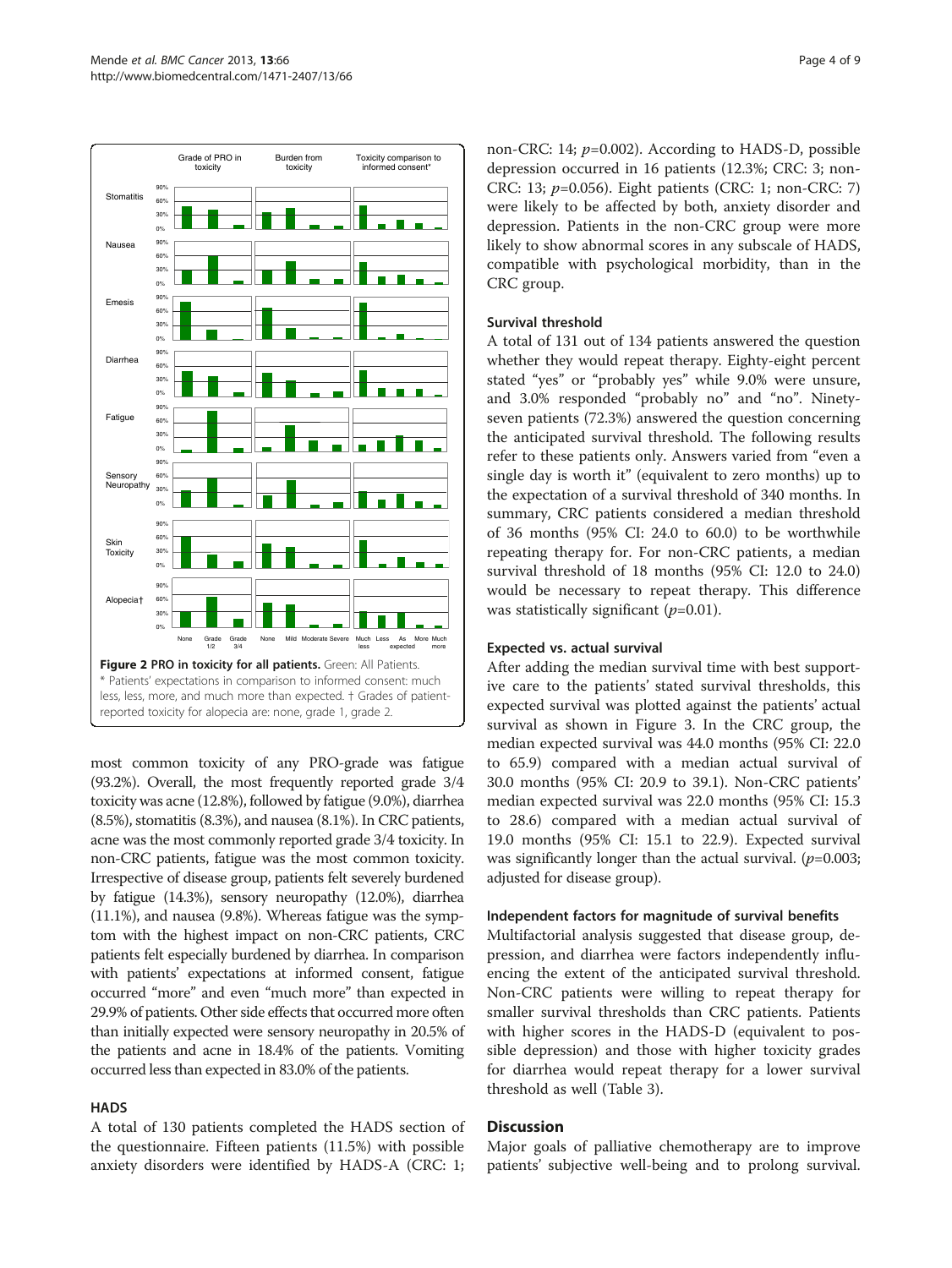<span id="page-4-0"></span>

| Table 2 Quantitative analysis of PROs in toxicity |  |  |  |
|---------------------------------------------------|--|--|--|
|---------------------------------------------------|--|--|--|

| Grade of PRO in toxicity |            |          | <b>Entity</b> |              |              |
|--------------------------|------------|----------|---------------|--------------|--------------|
|                          | <b>CRC</b> | Non-CRC  | $u$ -Gl       | <b>NSCLC</b> | <b>SCCHN</b> |
| <b>Stomatitis</b>        | $n = 57$   | $n = 75$ | $n = 45$      | $n = 18$     | $n = 12$     |
| None                     | 35.1%      | 61.3%    | 66.7%         | 66.7%        | 33.4%        |
| Grade 1/2                | 54.4%      | 32.0%    | 31.1%         | 27.8%        | 41.6%        |
| Grade 3/4                | 10.5%      | 6.7%     | 2.2%          | 5.5%         | 25.0%        |
| <b>Nausea</b>            | $n = 54$   | $n = 70$ | $n = 44$      | $n = 14$     | $n = 12$     |
| None                     | 44.4%      | 21.4%    | 18.2%         | 21.5%        | 33.4%        |
| Grade 1/2                | 50.0%      | 68.6%    | 72.8%         | 71.4%        | 50.0%        |
| Grade 3/4                | 5.6%       | 10.0%    | 9.0%          | 7.1%         | 16.6%        |
| <b>Emesis</b>            | $n = 54$   | $n = 74$ | $n = 42$      | $n = 18$     | $n = 13$     |
| None                     | 81.4%      | 75.7%    | 76.2%         | 72.3%        | 77.0%        |
| Grade 1/2                | 16.7%      | 24.3%    | 23.8%         | 27.7%        | 23.0%        |
| Grade 3/4                | 1.9%       | 0.0%     | $0.0\%$       | 0.0%         | 0.0%         |
| <b>Diarrhea</b>          | $n = 56$   | $n = 74$ | $n = 44$      | $n = 17$     | $n = 13$     |
| None                     | 35.7%      | 62.1%    | 54.6%         | 76.5%        | 69.3%        |
| Grade 1/2                | 50.0%      | 33.8%    | 38.6%         | 23.5%        | 30.7%        |
| Grade 3/4                | 14.3%      | 4.1%     | 6.8%          | 0.0%         | 0.0%         |
| <b>Fatigue</b>           | $n = 57$   | $n = 76$ | $n = 45$      | $n = 18$     | $n = 13$     |
| None                     | 7.0%       | 6.6%     | 6.7%          | 5.6%         | 7.7%         |
| Grade 1/2                | 87.7%      | 81.6%    | 75.6%         | 94.4%        | 84.6%        |
| Grade 3/4                | 5.3%       | 11.8%    | 17.7%         | 0.0%         | 7.7%         |
| Sens. Neu.               | $n = 55$   | $n = 74$ | $n = 44$      | $n = 17$     | $n = 13$     |
| None                     | 40.0%      | 36.5%    | 31.9%         | 41.2%        | 46.1%        |
| Grade 1/2                | 65.4%      | 56.7%    | 59.1%         | 58.8%        | 46.1%        |
| Grade 3/4                | 3.6%       | 6.8%     | 9.0%          | 0.0%         | 7.8%         |
| Skin toxicity            | $n = 58$   | $n = 75$ | $n = 45$      | $n = 17$     | $n = 13$     |
| None                     | 57.0%      | 64.0%    | 73.4%         | 64.8%        | 30.8%        |
| Grade 1/2                | 27.5%      | 25.4%    | 24.4%         | 11.7%        | 46.1%        |
| Grade 3/4                | 15.5%      | 10.6%    | 2.2%          | 23.5%        | 23.0%        |
| Alopecia                 | $n = 56$   | $n = 73$ | $n = 45$      | $n = 16$     | $n = 12$     |
| None                     | 33.9%      | 24.6%    | 26.7%         | 18.75%       | 25.0%        |
| Grade1                   | 53.6%      | 56.2%    | 60.0%         | 50.0%        | 50.0%        |
| Grade 2                  | 12.5%      | 19.2%    | 13.3%         | 31.25%       | 25.0%        |

Sens. Neu. = Sensory Neuropathy.

In contrast to the latter, the patients' perspectives on benefits, toxicities and burden are less frequently studied although important for decision making in several aspects – the shared decision making of the patient with his or her treating physician and the allocation of financial or other resources.

In our study population, acne, fatigue, and gastrointestinal (GI) side effects were among the most frequently PRO- grade 3/4 toxicity, with fatigue being the most severe burden as reported by 14.3% of all patients. It is known that skin and GI toxicity are typical grade 3/4

adverse events in multiple phase III chemotherapy trials [[5,25-27](#page-7-0)]. On the other hand, fatigue has rarely been reported to be a major toxicity in such trials. This may be because fatigue might be a symptom of the underlying malignant disease and therefore cannot be attributed to therapy alone [\[28,29\]](#page-7-0). It is known that 80.0% to 99.0% of patients undergoing chemotherapy report fatigue at some point [[30\]](#page-8-0). Our study showed that fatigue was worse than expected in one third of patients. These findings are in agreement with data from Olver et al [[31\]](#page-8-0), who compared patients' pre-treatment expectations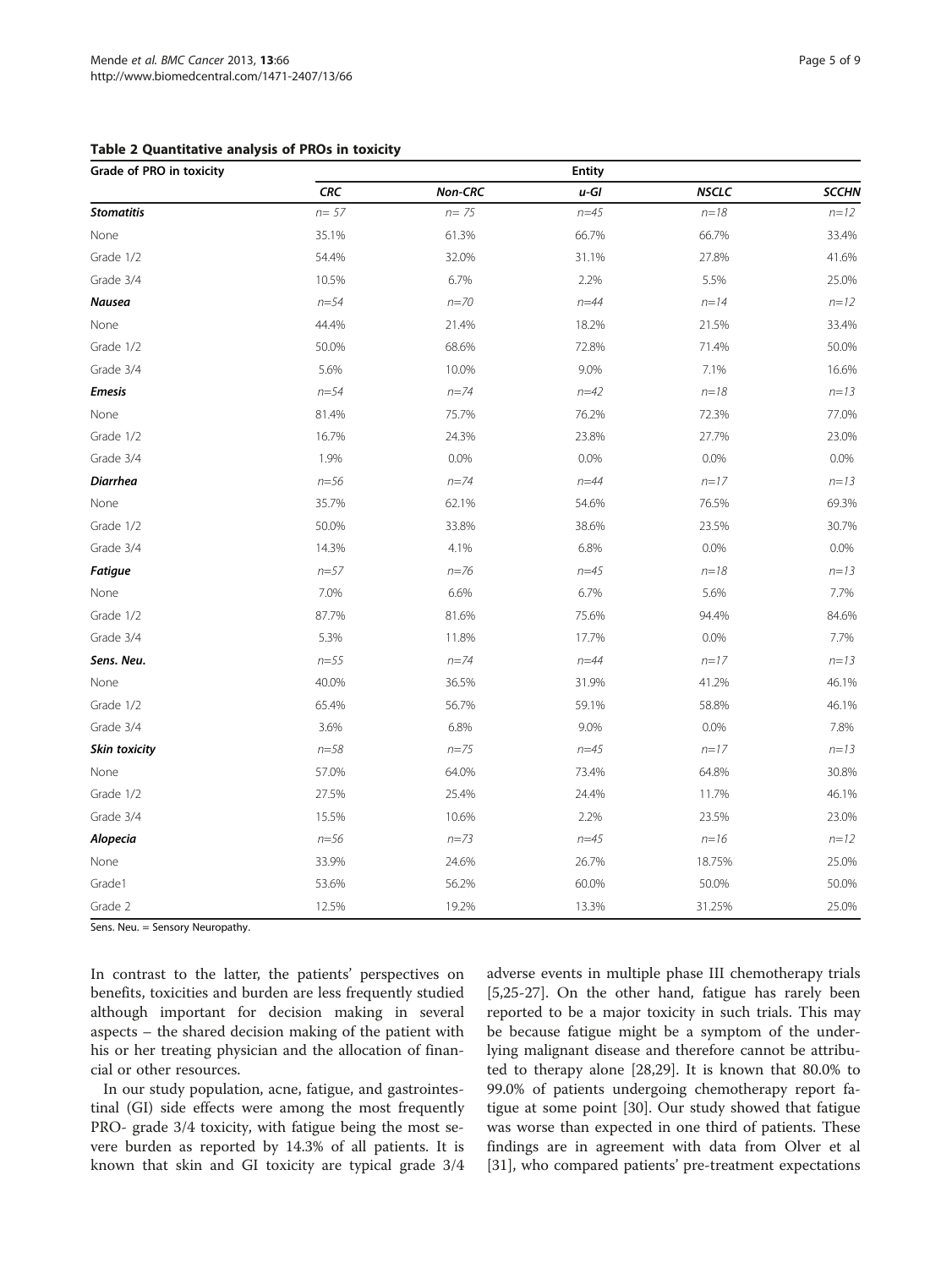<span id="page-5-0"></span>

of toxicities with post-chemotherapy experiences. They found that "feeling tired" was among the side effects that occurred in more patients than was initially expected. Interesting in this regard is the fact that fatigue is not detailed on most commonly used consent forms [\[32](#page-8-0)]. We believe that fatigue deserves more attention when toxicity of palliative treatment and symptoms of disease are explained to the patient.

Overall, self-reported grade 3/4 toxicity and severe burden rates remained relatively low. Patients seemed to have been well informed about most adverse events (apart from fatigue) prior to treatment. Expectations of side effects were higher than their actual occurrence which supports the findings in other studies [[31](#page-8-0)].

The median actual overall survival in our study was 30.0 months in the CRC and 19.0 months in the non-CRC group. This result exceeds the median overall survival observed in most phase III trials including metastatic CRC and non-CRC cancer [[2-5](#page-7-0)]. A length of time bias together with the fact that we only included patients who had already completed a minimum of three months of palliative chemotherapy, possibly consistent with a potential therapy benefit, may contribute to this finding.

In the current study, patients' anticipated median survival thresholds were longer (CRC 36.0 months; non-CRC 18.0 months) than described in previous reports [[7-11](#page-7-0)]. This might be influenced by the different surveying methods. Most prior studies used hypothetical situations and classical time trade-off techniques where patients were encouraged to choose between a given number of months, time spans, or risk reduction they would consider a threshold for therapy. In scenarios with mild toxicity, participants would choose therapy for median benefits ranging from 1.5 months [\[10\]](#page-7-0) to 4.5 months [\[11\]](#page-7-0). For more intensive treatment situations, expected survival benefits ranged from 7.5 months [[10](#page-7-0)] up to 12 months [\[8](#page-7-0)]. The authors of those studies concluded that patients were willing to undergo treatment for small survival benefits. In contrast, patients in our study were asked to state the exact survival thresholds for which they would repeat chemotherapy. Therefore discrepancies might reflect the difference between preferences in a hypothetical scenario and those in a personally relevant clinical situation [\[14](#page-7-0)]. The anticipated survival threshold in our study varied widely (zero to 340 months) which confirms the fact that patients' expectations are extremely heterogeneous [[8,11](#page-7-0)[,33\]](#page-8-0).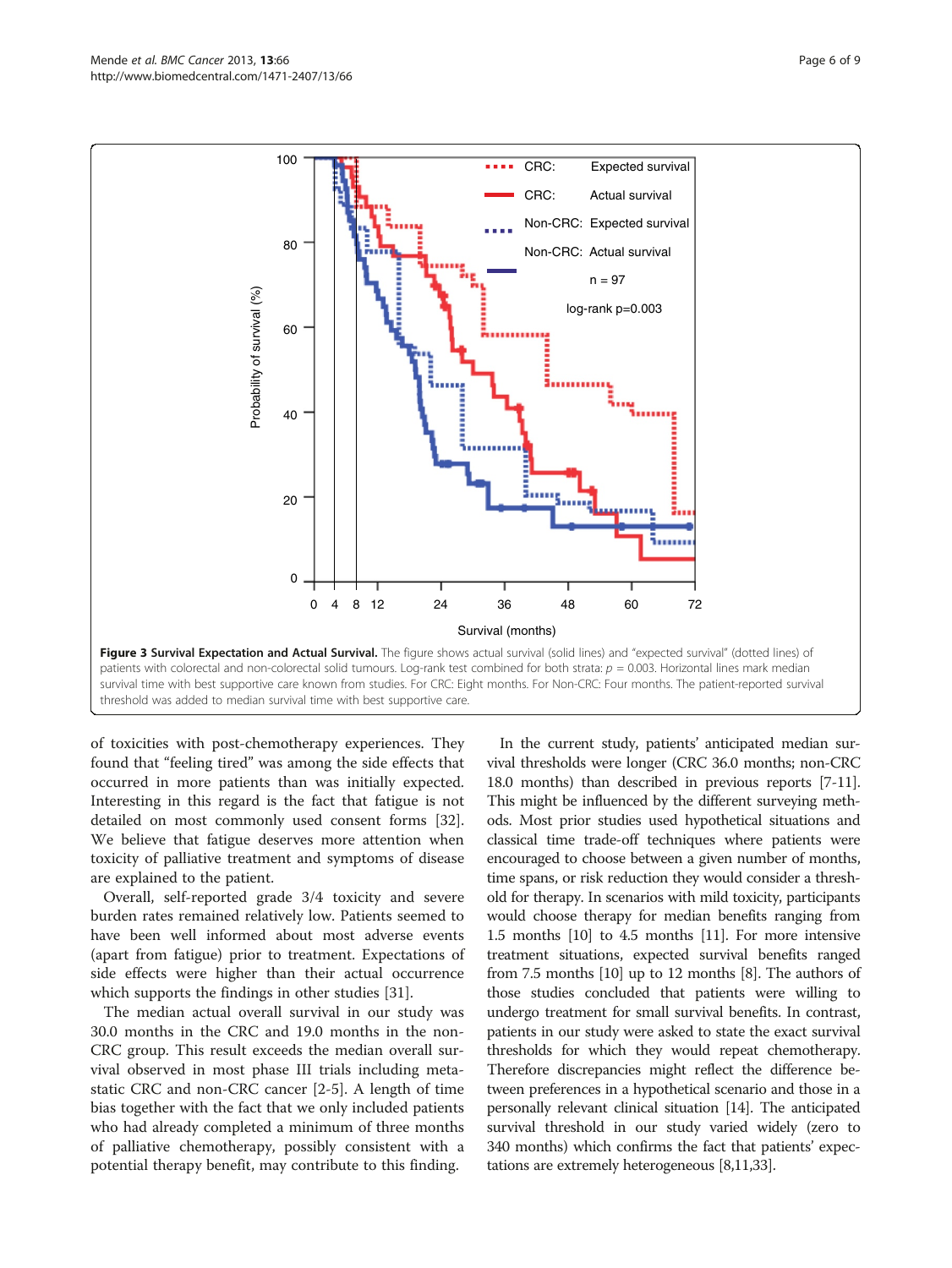#### <span id="page-6-0"></span>Table 3 Multi-factorial ANOVA

| Independent factors                      | <b>Survival threshold</b> |              |  |  |
|------------------------------------------|---------------------------|--------------|--|--|
|                                          | Regression<br>coefficient | Significance |  |  |
| Disease group                            |                           |              |  |  |
| CRC vs. Non-CRC                          | $-0.289$                  | 0.032        |  |  |
| Sex                                      |                           |              |  |  |
| Male vs. Female                          | $-0.013$                  | 0.921        |  |  |
| Aqe                                      |                           |              |  |  |
| $< 60$ vs. 60-69 vs. $\geq 70$           | $-0.054$                  | 0.638        |  |  |
| Anxiety                                  |                           |              |  |  |
| None vs. Possible vs. Likely             | 0.195                     | 0.168        |  |  |
| Depression                               |                           |              |  |  |
| None vs. Possible vs. Likely             | $-0.439$                  | 0.020        |  |  |
| <b>Stomatitis</b>                        |                           |              |  |  |
| None vs. Grade 1/2 vs. Grade 3/4         | 0.209                     | 0.117        |  |  |
| <b>Nausea</b>                            |                           |              |  |  |
| None vs. Grade 1/2 vs. Grade 3/4         | 0.110                     | 0.424        |  |  |
| <b>Vomiting</b>                          |                           |              |  |  |
| None vs. Grade 1/2 vs. Grade 3/4         | $-0.078$                  | 0.564        |  |  |
| <b>Diarrhea</b>                          |                           |              |  |  |
| None vs. Grade 1/2 vs. Grade 3/4         | $-0.267$                  | 0.032        |  |  |
| <b>Fatigue</b>                           |                           |              |  |  |
| None vs. Grade 1/2 vs. Grade 3/4         | 0.179                     | 0.177        |  |  |
| <b>Sensory Neuropathy</b>                |                           |              |  |  |
| None vs. Grade 1/2 vs. Grade 3/4         | 0.218                     | 0.115        |  |  |
| <b>Skin Toxicity</b>                     |                           |              |  |  |
| None vs. Grade 1/2 vs. Grade 3/4         | 0.109                     | 0.396        |  |  |
| Alopecia                                 |                           |              |  |  |
| None vs. Grade 1 vs. Grade 2             | 0.107                     | 0.404        |  |  |
| Pain                                     |                           |              |  |  |
| None vs. Mild vs. Moderate vs.<br>Severe | 0.176                     | 0.176        |  |  |

Dependent factor: survival threshold; independent factors: disease group, age, sex, psychological morbidity, toxicity, and pain.

To our knowledge, this is the first study comparing patients' survival expectations with their actual survival. Interestingly, the patients' expected survival significantly exceeded their actual survival time  $(p=0.003)$ . In a study by Brundage et al, the expectations of more than half of the participants exceeded the estimated, realistic survival benefit defined prior to survey [\[12](#page-7-0)]. Chu et al found that 60.0% of their advanced NSCLC patients would prefer a maximum extension of survival with the acceptance of high toxicity [[13\]](#page-7-0). Additionally, in a Korean survey, patients with metastatic solid cancers requested a twofold longer survival threshold than previous studies had suggested [\[14](#page-7-0)]. Similar to our findings of higher expectations in CRC patients, the recently published study of Weeks and colleagues demonstrated that patients' expectations from palliative chemotherapy are frequently unrealistic and often even include cure [\[34](#page-8-0)].

Our results might have been biased by the construction of the questionnaire used in the study. Patients were asked about toxicity and burden from therapy first and then to state the anticipated survival threshold. They might have demanded higher thresholds from therapy after being forced to recall toxicity. Conceivably, some patients might have rather projected their wish for overall survival than survival threshold. Furthermore, the patient group was self-selecting as only 72.3% of the participants would answer the survival threshold question at all. As our patient population had completed a median time of six months of therapy prior to study, which might be interpreted as evidence of a therapy benefit, patients with rapid progression or high levels of toxicity forcing an early discontinuance of therapy might have had an entirely different view on survival threshold. Other patients might have been overwhelmed by the question as it is known that many palliative patients do not give any consideration to end-oflife issues [\[35,36](#page-8-0)].

Factors independently influencing the anticipated survival threshold were disease group, depression, and diarrhea. As depression is known to be positively correlated with hopelessness [[37,38\]](#page-8-0) this might be the explanation why patients in our study with higher HADS-D scores (possible depression) were more willing to repeat therapy for lower thresholds than patients with lower scores. Patients in the non-CRC group were more likely to show abnormal scores in any subscale of HADS, compatible with psychological morbidity. This is in agreement with a number of other studies showing that cancer types with poor prognosis such as lung, pancreatic, or head and neck cancers are associated with the highest rates of psychological distress [\[39,40\]](#page-8-0). As in several other trials, gender [\[9](#page-7-0)-[12\]](#page-7-0) as well as previous therapy experience [\[12](#page-7-0)] did not influence the anticipated survival thresholds. The influence of age on anticipated survival is controversial in the literature. Some authors claim that older patients expect greater benefits [\[11,12](#page-7-0)]. Other studies as well as our own did not show any association between patient age and anticipated survival benefits from palliative chemotherapy [[10,13\]](#page-7-0).

#### Conclusions

In conclusion, our data show that patients seem to be sufficiently informed about possible adverse events during chemotherapy as occurrence and extent were similar to reported phase III trials. However, fatigue deserves more attention when treatment and symptoms of disease are discussed with the patient. Patients' expectations from survival with palliative chemotherapy are higher than previously described and exceed their actual survival. Even though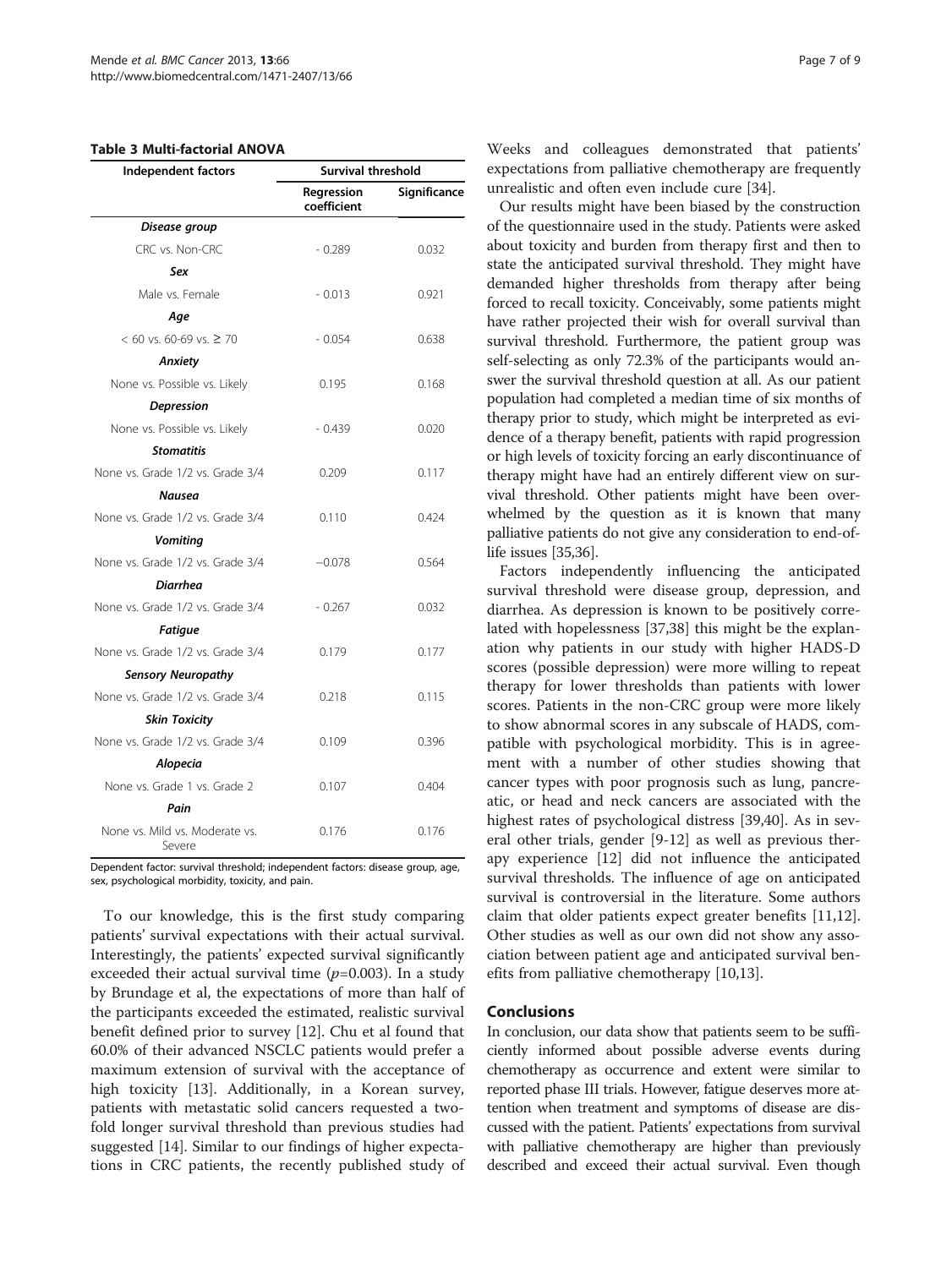<span id="page-7-0"></span>new therapies have achieved significant improvements in overall survival, such expectations cannot be met yet. More detailed discussions about survival benefits are necessary prior to therapy [\[41\]](#page-8-0) to facilitate shared decision making.

## Additional file

[Additional file 1: Table S1B.](http://www.biomedcentral.com/content/supplementary/1471-2407-13-66-S1.doc) Chemotherapy at time of study and prior to study. Figure S2B. PROs in toxicity by disease group. Green: All Patients, Red: CRC, Blue: Non-CRC. Figure S4. Questionnaire in German with English translation.

#### Competing interests

G. Folprecht (not directly related to the current study): Advisory boards: Merck KGaA, Roche, Bristol-Myes-Squibb Study grants: Merck KGaA Lecture honoraria: Merck KGaA, Roche, Novartis, Sanofi-Aventis, Amgen All remaining authors have declared no conflict of interests.

#### Authors' contributions

MM: study design, data acquisition, data analysis and interpretation, manuscript writing, KT: data analysis and interpretation, manuscript writing, G. Ehninger: administrative support, study design, quality control of data and algorithms AR: statistical analysis, quality control of data and algorithms, BH: study design, data analysis and interpretation, U. S: study design, data interpretation, quality control of data and algorithms, GF: study concepts and design, data acquisition, analysis and interpretation, quality control of data and algorithms, statistical analysis. All authors read and approved the final manuscript.

#### Authors' information

Interim results of the current study were presented at 2011 ASCO Gastrointestinal Cancers Symposium, January 20<sup>th</sup> - 23<sup>rd</sup> 2011, San Francisco, General Poster Session

#### Author details

<sup>1</sup>Medical Department I, University Hospital Carl Gustav Carus, Fetscherstraße 74, 01307, Dresden, Germany. <sup>2</sup>University Cancer Center, University Hospital Carl Gustav Carus, Fetscherstraße 74, 01307, Dresden, Germany. <sup>3</sup>Department of Psychooncology, University Hospital Carl Gustav Carus, Fetscherstraße 74, 01307, Dresden, Germany. <sup>4</sup>Department of Palliative Care, University Hospital Carl Gustav Carus, Fetscherstraße 74, 01307, Dresden, Germany.

#### Received: 23 April 2012 Accepted: 30 January 2013 Published: 7 February 2013

#### References

- 1. Ferlay J, Shin HR, Bray F, Forman D, Mathers C, Parkin DM: GLOBOCAN 2008 v2.0, Cancer Incidence and Mortality Worldwide: IARC CancerBase No. 10 [Internet]. Lyon, France: International Agency for Research on Cancer; 2010. Available from: [http://globocan.iarc.fr](http://globocan.iarc.fr/), Assessed on January 26, 2011.
- Kopetz S, Chang GJ, Overman MJ, Eng C, Sargent DJ, Larson DW, et al: Improved survival in metastatic colorectal cancer is associated with adoption of hepatic resection and improved chemotherapy. J Clin Oncol 2009, 27:3677–3683.
- Van Cutsem E, Moiseyenko VM, Tjulandin S, Majlis A, Costenla M, Boni C, et al: Phase III study of docetaxel and cisplatin plus fluorouracil compared with cisplatin and fluorouracil as first-line therapy for advanced gastric cancer: a report of the V325 study group. J Clin Oncol 2006, 24:4991–4997.
- 4. Sandler A, Gray R, Perry MC, Brahmer J, Schiller JH, Dowlati A, et al: Paclitaxel–carboplatin alone or with bevacizumab for non–small-cell lung cancer. N Engl J Med 2006, 355:2542–2550.
- Vermorken JB, Mesia R, Rivera F, Remenar E, Kawecki A, Rottey S, et al: Platinum-based chemotherapy plus cetuximab in head and neck cancer. N Engl J Med 2008, 359:1116–1127.
- 6. United States Food and Drug Administration: Guidance for industry (draft). Patient-reported outcome measures: use in medical product development to

support labeling claims. Rockville (MD): U.S: Department of Health and Human Services; 2006.

- 7. Matsuyama R, Reddy S, Smith TJ: Why do patients choose chemotherapy near the end of life? A review of the perspective of those facing death from cancer. J Clin Oncol 2006, 24:3490–3496.
- 8. Slevin ML, Stubbs L, Plant HJ, Wilson P, Gregory WM, Armes PJ, et al: Attitudes to chemotherapy: comparing views of patients with cancer with those of doctors, nurses, and general public. BMJ 1990, 300:1458–1460.
- 9. Love N, Bylund C, Meropol NJ, Marshall JL, Curley SA, Ellis LM, et al: How Well Do We Communicate with Patients Concerning Adjuvant Systemic Therapy? A Survey of 150 Colorectal Cancer Survivors.: Proceedings of the ASCO Gastrointestinal Cancers Symposium, Abstract No: 239; 2007.
- 10. Balmer CE, Thomas P, Osborne RJ: Who wants second-line, palliative Chemotherapy? Psychooncology 2001, 10:410–418.
- 11. Silvestri G, Pritchard R, Welch HG: Preferences for chemotherapy in patients with advanced non-small cell lung cancer: descriptive study based on scripted interviews. BMJ 1998, 317:771–775.
- 12. Brundage MD, Feldman-Stewart D, Cosby R, Gregg R, Dixon P, Youssef Y, et al: Cancer patients' attitudes toward treatment options for advanced non-small cell lung cancer: implications for patient education and decision support. Patient Educ Couns 2001, 45:149-157.
- 13. Chu DT, Kim SW, Hsu HK, Cok G, Roubec J, Patil S, et al: Patients attitudes towards chemotherapy and survival: a prospective observational study in advanced non-small cell lung cancer. Lung Cancer 2009, 66:250–256.
- 14. Kim MK, Lee JL, Hyun MS, Do YR, Song HS, Kim JG, et al: Palliative chemotherapy preferences and factors that influence patient choice in incurable advanced cancer. Jpn J Clin Oncol 2008, 38:64-70.
- 15. Walling A, Lorenz KA, Dy SM, Naeim A, Sanati H, Asch SM, et al: Evidencebased recommendations for information and care planning in cancer care. J Clin Oncol 2008, 26:3896–3902.
- 16. Cancer Therapy Evaluation Program, Common Terminology Criteria for Adverse Events, Version 3.0, DCTD, NCI, NIH, DHHS March 31, 2003; ([http://ctep.cancer.gov](http://ctep.cancer.gov/)), Publish Date: June 10, 2003.
- 17. Serlin RC, Mendoza TR, Nakamura Y, Edwards KR, Cleeland CS: When is cancer pain mild, moderate or severe? Grading pain severity by its interference with function. Pain 1995, 61:277–284.
- 18. Sigmond AS, Snaith RP: The hospital anxiety and depression scale. Acta Psychiatr Scand 1983, 67:361–370.
- 19. Bjelland I, Dahl AA, Haug TT, Neckelmann D: The validity of the hospital anxiety and depression scale an updated literature review. J Psychosom Res 2002, 52:69–77.
- 20. Likert R: A technique for the measurement of attitudes. Arch Psych 1932, 140:1–55.
- 21. Group CCC, Simmonds PC: Palliative chemotherapy for advanced colorectal cancer: systematic review and meta – analysis. BMJ 2000, 321:531–535.
- 22. Wagner AD, Grothe W, Haerting J, Kleber G, Grothey A, Fleig WE: Chemotherapy in advanced gastric cancer: a systematic review and meta - analysis based on aggregate data. J Clin Oncol 2006, 24:2903–2909.
- 23. Rapp E, Pater JL, Willan A, Cormier Y, Murray N, Evans WK, et al: Chemotherapy Can prolong survival in patients with advanced nonsmall-cell lung cancer-report of a Canadian multicenter randomized trial. J Clin Oncol 1988, 6:633–641.
- 24. Stell PM, Morton RP, Singh SD: Squamous carcinoma of the head and neck: the untreated patient. Clin Otolaryngol Allied Sci 1983, 8:7-13.
- 25. Van Cutsem E, Köhne CH, Hitre E, Zaluski J, Chang Chien CR, Makhson A, et al: Cetuximab and chemotherapy as initial treatment for metastatic colorectal cancer. N Engl J Med 2009, 360:1408–1417.
- 26. Pirker R, Pereira JR, Szczesna A, von Pawel J, Krzakowski M, Ramlau R, et al: Cetuximab plus chemotherapy in patients with advanced non-small-cell lung cancer (FLEX): an open-label randomised phase III trial. Lancet 2009, 373:1525–1531.
- 27. Cunningham D, Starling N, Rao S, Iveson T, Nicolson M, Coxon F, et al: Capecitabine and oxaliplatin for advanced esophagogastric cancer. N Engl J Med 2008, 358:36–46.
- 28. Narayanan V, Koshy C: Fatigue in cancer: a review of literature. Indian J Palliat Care 2009, 15:19–25.
- 29. Ahlberg K, Ekman T, Gaston-Johansson F, Mock V: Assessment and management of cancer-related fatigue in adults. Lancet 2003, 362:640–650.